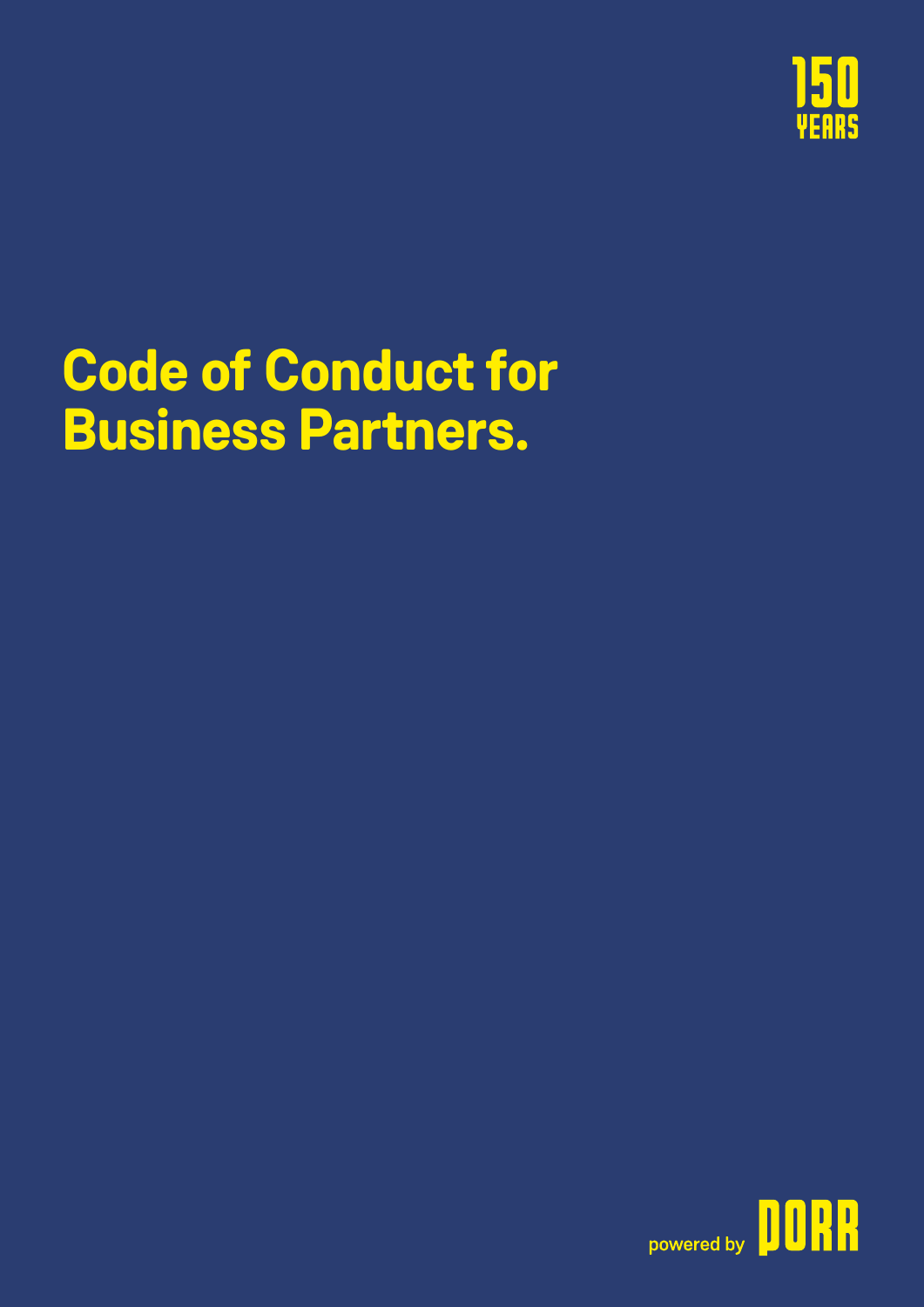

#### **Dear business partners,**

As an international construction company with more than 150 years of experience in the planning, development, and implementation of numerous projects and extensive expertise in all sectors of the construction industry, here at PORR we are well aware of the significant influence we wield. With this in mind, we also take responsibility for the impact of our corporate activities in terms of economic, social, and environmental issues. A way of thinking and acting, planning and working, and communicating and dealing with its partners that, from a legal and moral point of view, is both impeccable and sustainable forms one of PORR's key priorities.

Against this background, it is important to us to define the cooperation with our business partners along the entire value chain according to common values and procedures. This Code of Conduct for Business Partners contains our binding economic, ethical-social, and ecological minimum standards. It is based on the Code of Conduct for our employees and the five PORR principles of reliability, working shoulder to shoulder, appreciation, passion, and pioneering spirit – these form the basis of our PORR corporate culture.

Constructive and fair cooperation sets the foundation for the existence of sustainable and successful business relationships between PORR and its business partners – this requires clear rules with which the parties undertake to comply. This is why we call upon all those working together with PORR or who want to do business with us to comply with the Code of Conduct for Business Partners and to act responsibly, in accordance with both the provisions contained therein and any locally applicable laws and regulations.

Thank you for your support.

Kind regards,

Karl-Heinz Strauss CEO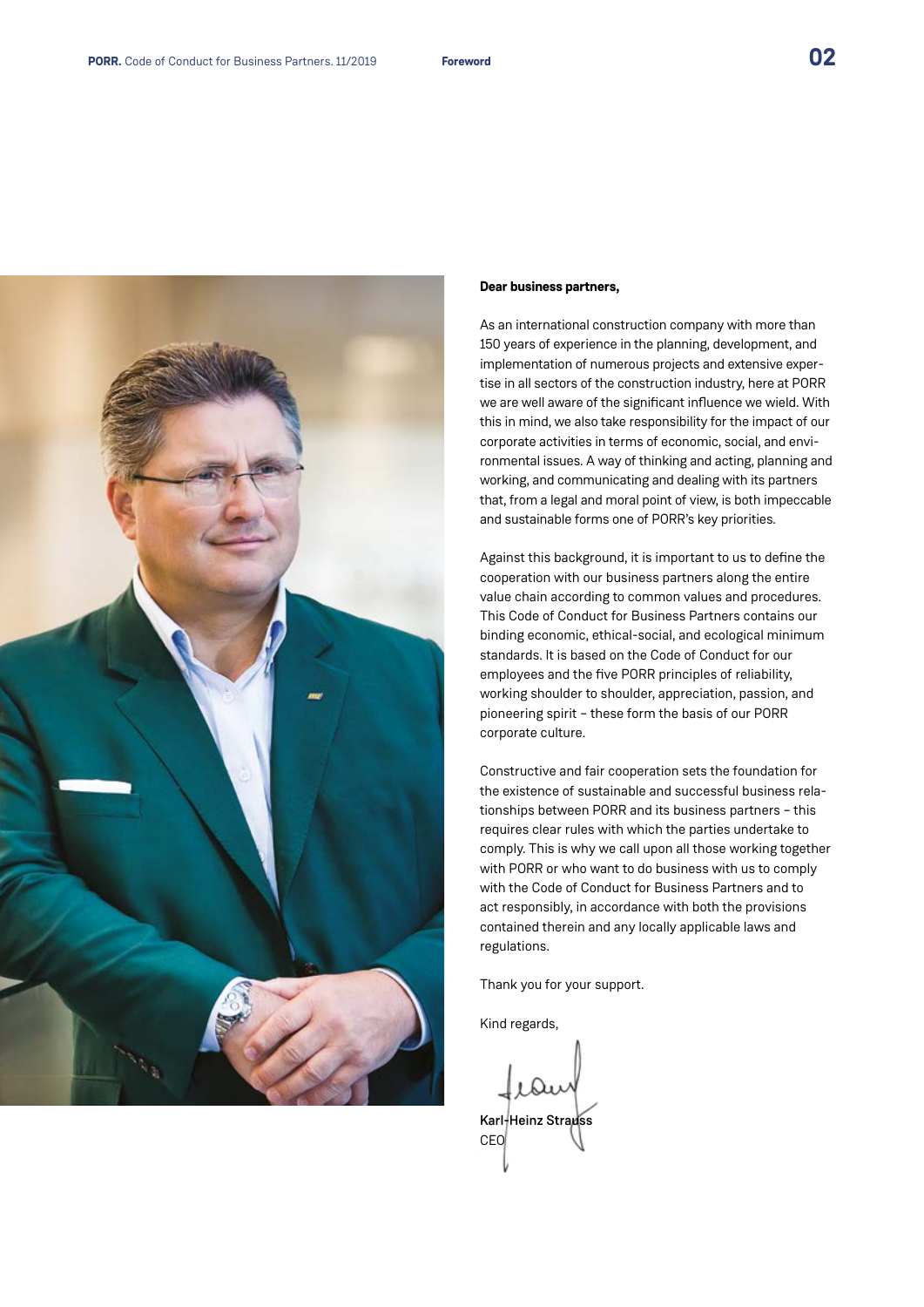## Preface

PORR's reputation has been growing steadily for over 150 years and forms the basis for our long-term and reliable business partnerships. On the one hand, this success is based on our binding guidelines for responsible action, which we have put together in the Code of Conduct for Employees. On the other hand, it is also based on a sustainability-oriented Group-wide strategy and fair business practices. Responsible action and economic success are not polar opposites; on the contrary, they support each other.

PORR is a signatory to the UN Global Compact, the largest initiative for sustainable economic activity in the world. As a result, we have undertaken to comply with the ten principles it contains concerning human rights, labour standards, environmental protection, and anti-corruption. Furthermore, it is important for us that our business objectives are in accordance with the Sustainable Development Goals (SDGs) and international human rights.

Sustainable action and management are essential to our PORR strategy and we want to incorporate our sense of responsibility more closely into our value chain. With this in mind, we also have corresponding requirements for our business partners and their business activities, to the extent that these are related to PORR. These must in turn ensure that our requirements are complied with along the entire supply chain.

In this Code of Conduct for Business Partners, our guide for ethically correct behaviour, we have established expectations of both our business partners and their products and services. The requirements listed therein in terms of economic, social and environmental issues are based on both national and international guidelines such as the UN Global Compact, the Universal Declaration of Human Rights and the Sustainable Development Goals, and on our internal standards and values, such as our five PORR principles and the Code of Conduct for Employees.

Observation of, and adherence to, this Code of Conduct is a top priority at PORR. Non-compliance may lead to an immediate termination of the business relationship or even to a blocking of further orders. In the case of established deviations from the Code of Conduct for Business Partners, we ask you to report this directly via the e-mail address, [compliance@porr.at](mailto:compliance%40porr.at?subject=).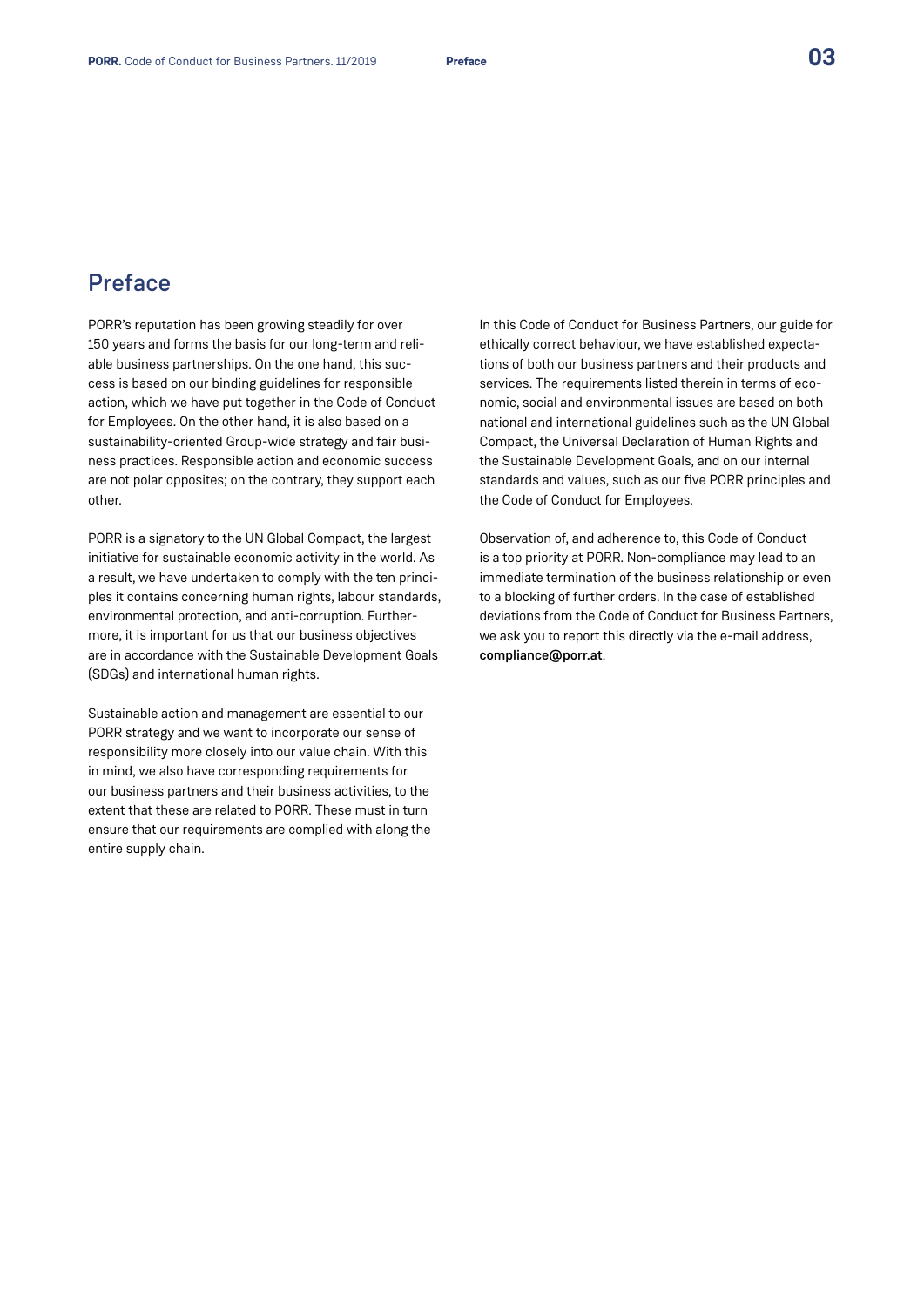

## Compliance and Anti-corruption

Corruption is not tolerated at PORR under any circumstances. This requires strict observance of specifications relating to compliance and anti-corruption measures, and the continuous testing and certification of compliance guidelines, including those pertaining to the prevention of corruption, money laundering, or the financing of terrorism. We also require this commitment to compliance with statutory regulations and ethical standards from our business partners.

PORR also seeks to combat any form of the granting of advantages in the form of gifts, invitations, or other services. All PORR business partners are strictly forbidden from offering or accepting any such advantages, whether directly or indirectly. This also applies even if only the mere impression of such were to arise or if self-interests were pursued (conflict of interests) which were to stand in contradiction to our corporate values.

#### **All PORR partner companies guarantee**

- compliance with the legal provisions concerning compliance and anti-corruption.
- consideration of the requirements defined in the PORR Compliance Management System.
- to offer or accept neither material nor intangible benefits, by means of which one might seek to positively influence the business relationship.
- fair operational and business practices.
- to avoid potential conflicts of interest.
- the reporting of infringements against statutory provisions.

## Fair Competition

PORR considers the observance of transparent and fair activities in the marketplace to be indispensable. Therefore, illegal practices concerning price-fixing, market allocation, or collusive tendering are not permitted. Collusion and coordinated action with third-party companies, especially competitors, which intend or result in any restriction of competition, are forbidden and will not be tolerated by PORR.

#### **All PORR partner companies guarantee**

- compliance with the regulations of competition law.
- consideration of the requirements defined in the PORR Compliance Management System.
- not to come to any agreements which might restrict free competition.
- not to share sensitive information with competitors.
- not to come to any tender arrangements.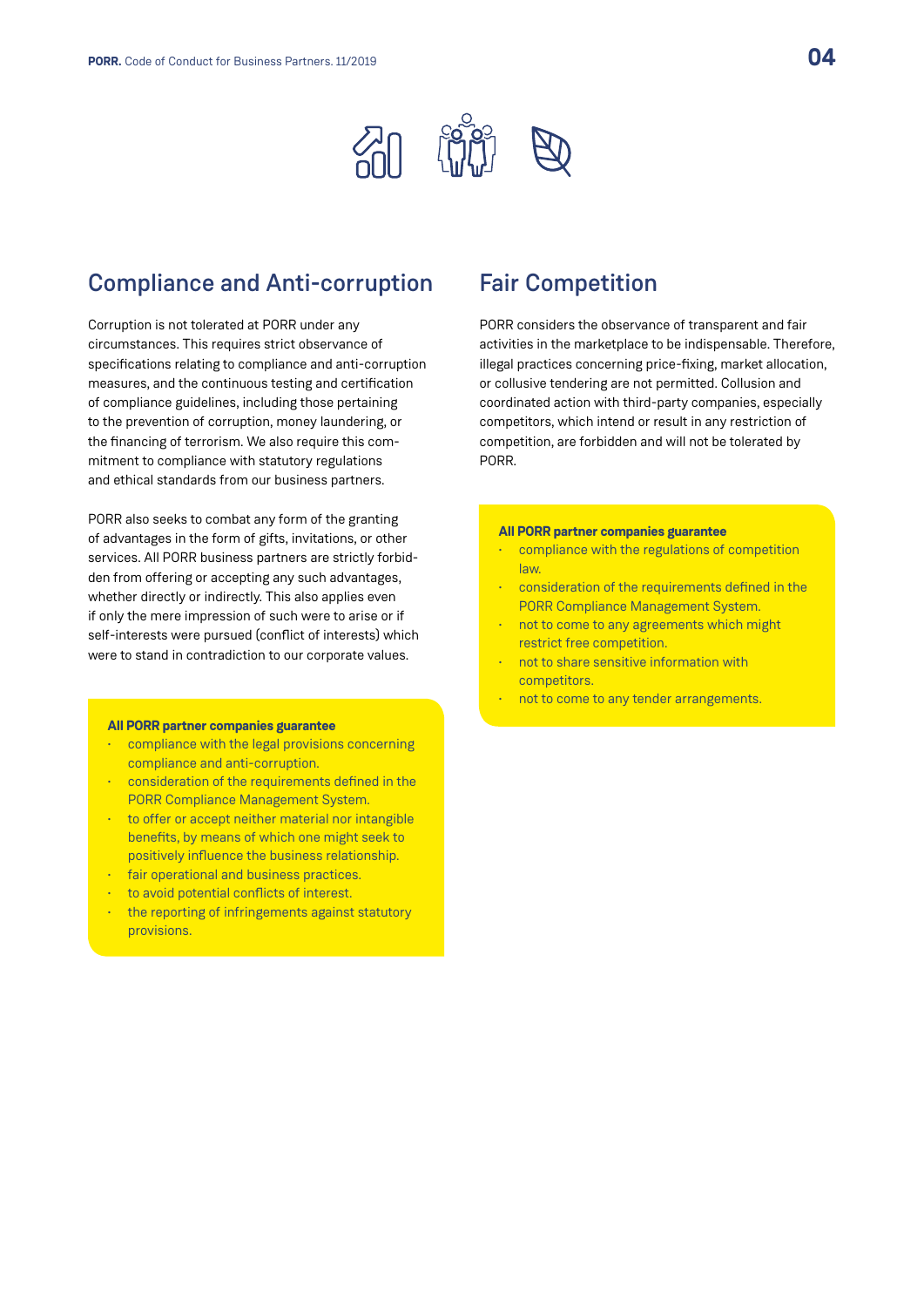

## Human Rights and Working Conditions

As a signatory to the UN Global Compact, PORR recognises international human rights without reservation and expects the same of its business partners. Furthermore, we also ensure that fair labour practices are pursued. This includes, for example, fair wages, non-discrimination, the prevention of child or forced labour, and the freedom of association of employees.

In line with the UN Global Compact, PORR also promotes equal opportunity and equal treatment – irrespective of skin colour, nationality, social or ethnic orientation, any possible disabilities, sexual orientation, political or religious beliefs, family status, gender, or age as a matter of course.

#### **All PORR partner companies guarantee**

- compliance with the labour and human rights provisions and the law on the protection of minors.
- their employees a discrimination-free and appreciative working environment.
- the prevention and punishment of any form of child and forced labour or human trafficking.
- fair working practices relating to wages, working hours, etc.
- freedom of assembly and freedom of movement for employees.

## Occupational Health and Safety

PORR's business partners are called upon to ensure the physical and psychological well-being of their employees. This includes both a safe and healthy working environment and strict adherence to safety provisions.

#### **All PORR partner companies guarantee**

- compliance with the occupational health and safety regulations.
- consideration of the specifications defined in the PORR Management System for Health and Safety.
- to provide their employees both with appropriate work safety equipment and to implement occupational health and safety training.
- the formation of a safe working environment.
- to ensure a healthy environment and to initiate immediate counter-measures in the event of this not being the case.
- to report any accidents related to PORR projects.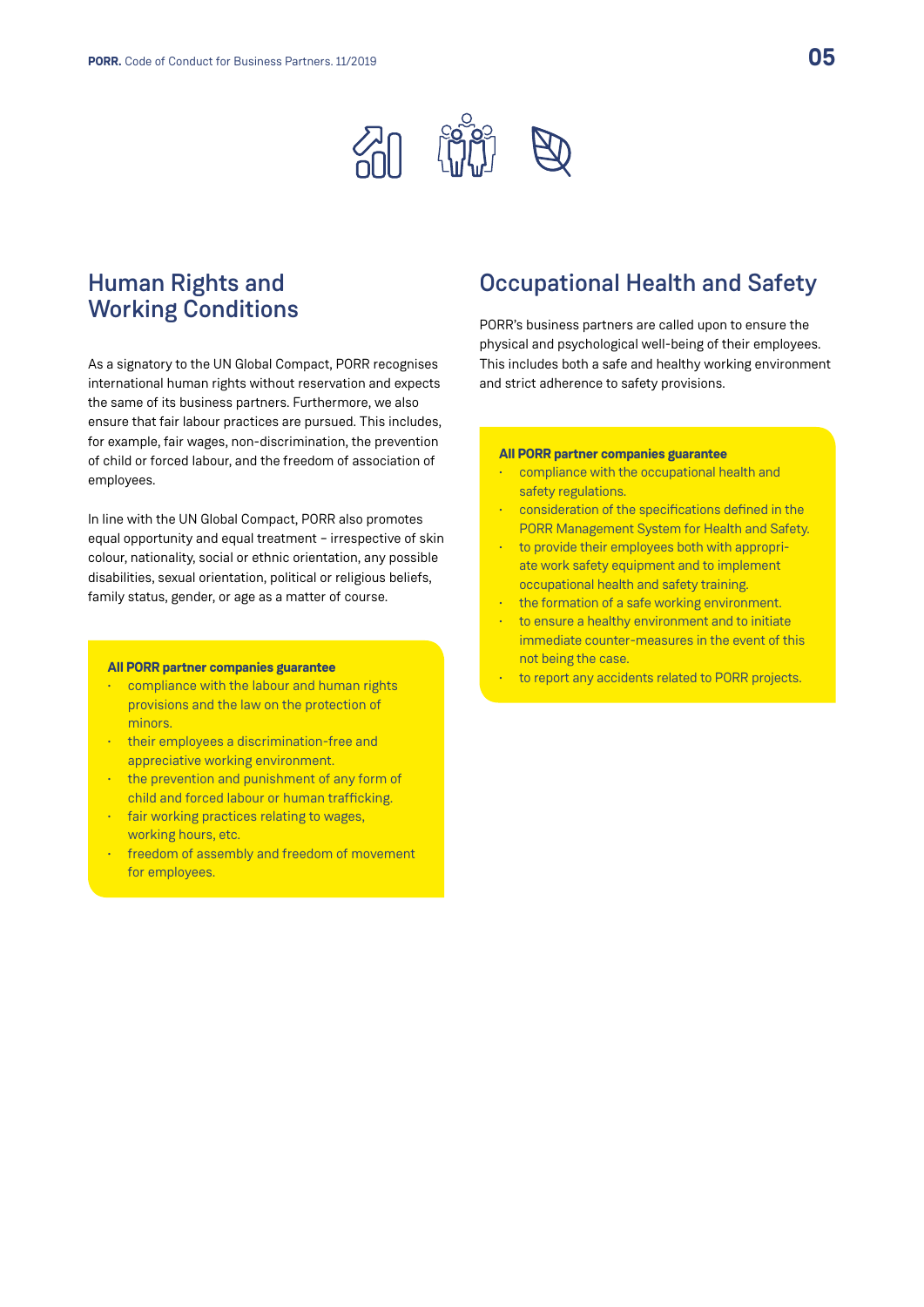

## Quality and Safety

PORR business partners must focus clearly on quality and safety in terms of their service delivery and undertake to fulfil the contractually specified quality requirements. Quality and safety-related risks must be continuously analysed, and corresponding solutions and countermeasures must be drawn up and initiated. While doing so, companies must also examine their own supply chain, and attention must be paid to procuring qualitative products or services that can be used and applied safely.

#### **All PORR partner companies guarantee**

- consideration of the requirements defined in the PORR Management System for Quality.
- $\cdot$  the provision of the required quality, safety, and performance.
- the active implementation and support of quality assurance.
- to identify quality and safety-related risks and the effects thereof in the daily workflow and to avoid or reduce such wherever possible.

## Data Protection and **Confidentiality**

PORR requires its business partners, especially in the service sector, to handle sensitive data, intellectual property, and internal information, such as patents, know-how, and trade secrets, with responsibility. Any use of personal data such as names, photos, health insurance information, etc. must be in accordance with the applicable data protection laws – in particular the EU General Data Protection Regulation (GDPR) and associated national legislations.

#### **All PORR partner companies guarantee**

- to handle all personal data with care and in accordance with the applicable statutory GDPR provisions.
- to protect confidential business information and not to disclose it.
- not to use company information received in error and to notify the sender immediately of the receipt of such information.
- only to store data for the duration of the entire contractual relationship and in accordance with the legal retention and documentation requirements, and any special laws pertaining to labour law.
- to only grant access to persons who need this data directly.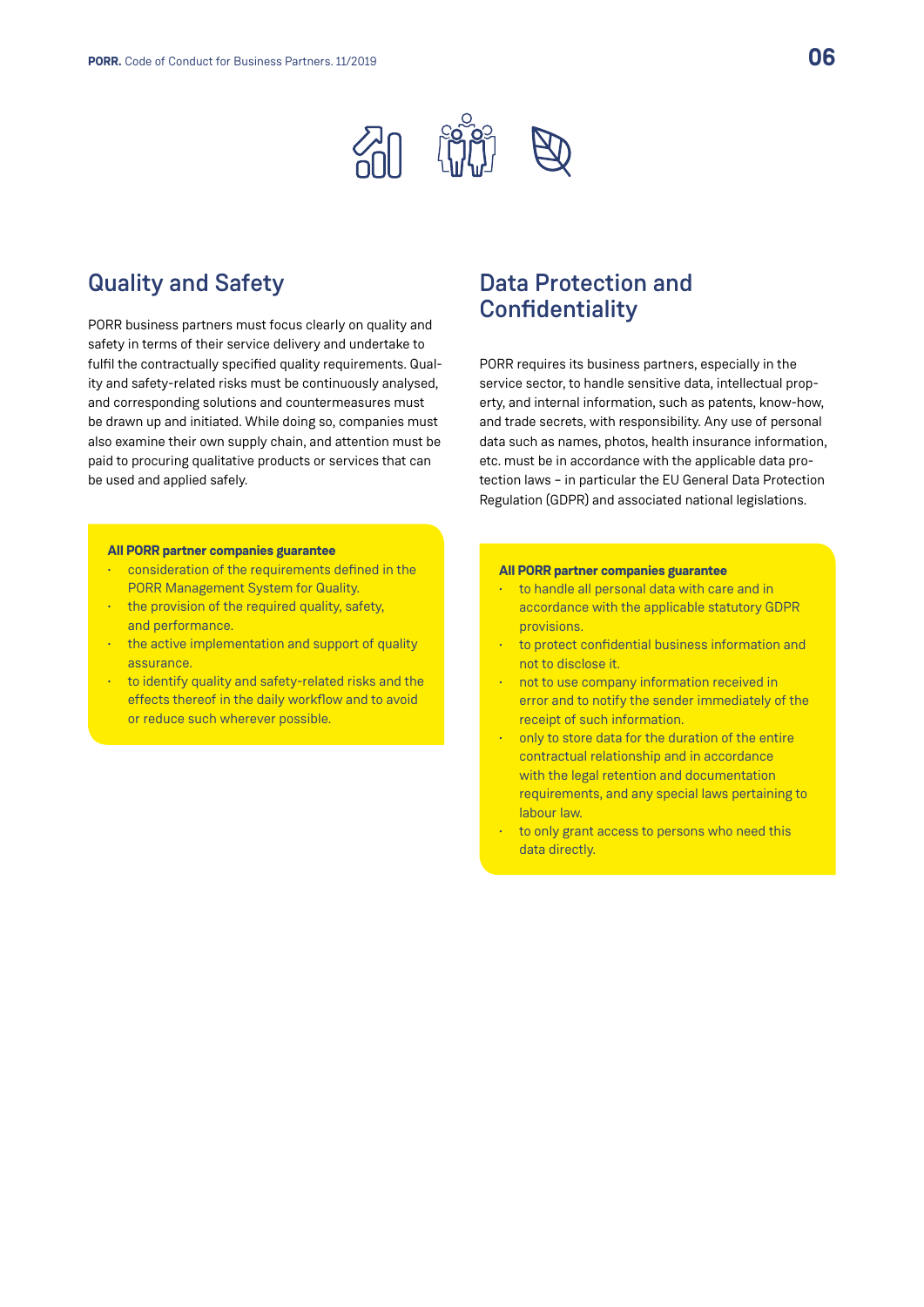

## Company Property

Business partners are responsible for ensuring that company property such as team or office containers and PORR construction equipment is handled in a responsible manner. Unlawful, careless or otherwise inappropriate usage of company property will not be tolerated.

#### **All PORR partner companies guarantee**

- careful and responsible handling of the property supplied by PORR.
- to ensure that any instances of theft are punished.
- not to use PORR company property unlawfully. **All PORR partner companies guarantee**

## Protection of Habitat

PORR business partners must make a clear commitment to environmental protection and endeavour to act in the most climate-friendly manner possible. Environmental risks must be analysed and appropriate solutions or countermeasures must be developed and introduced. In doing so, the entire supply chain must be analysed in detail. In terms of procurement, environmentally friendly, pollution-free construction products, or services acquired fairly and traded in the sense of responsible sourcing must be taken into account.

- to comply with the statutory environmental protection requirements.
- to take into account the requirements defined in the PORR Management System for Environment and Energy.
- to contribute actively to combating climate change.
- to identify environmental risks and effects in daily work processes and, wherever possible, to attempt to prevent or reduce them.
- to operate as resource-efficiently and carefully as possible, to counter the scarcity of raw materials by means of recycling, and to avoid or reduce waste.
- to minimise water consumption and to comply with the statutory standards pertaining to the discharging of waste water.